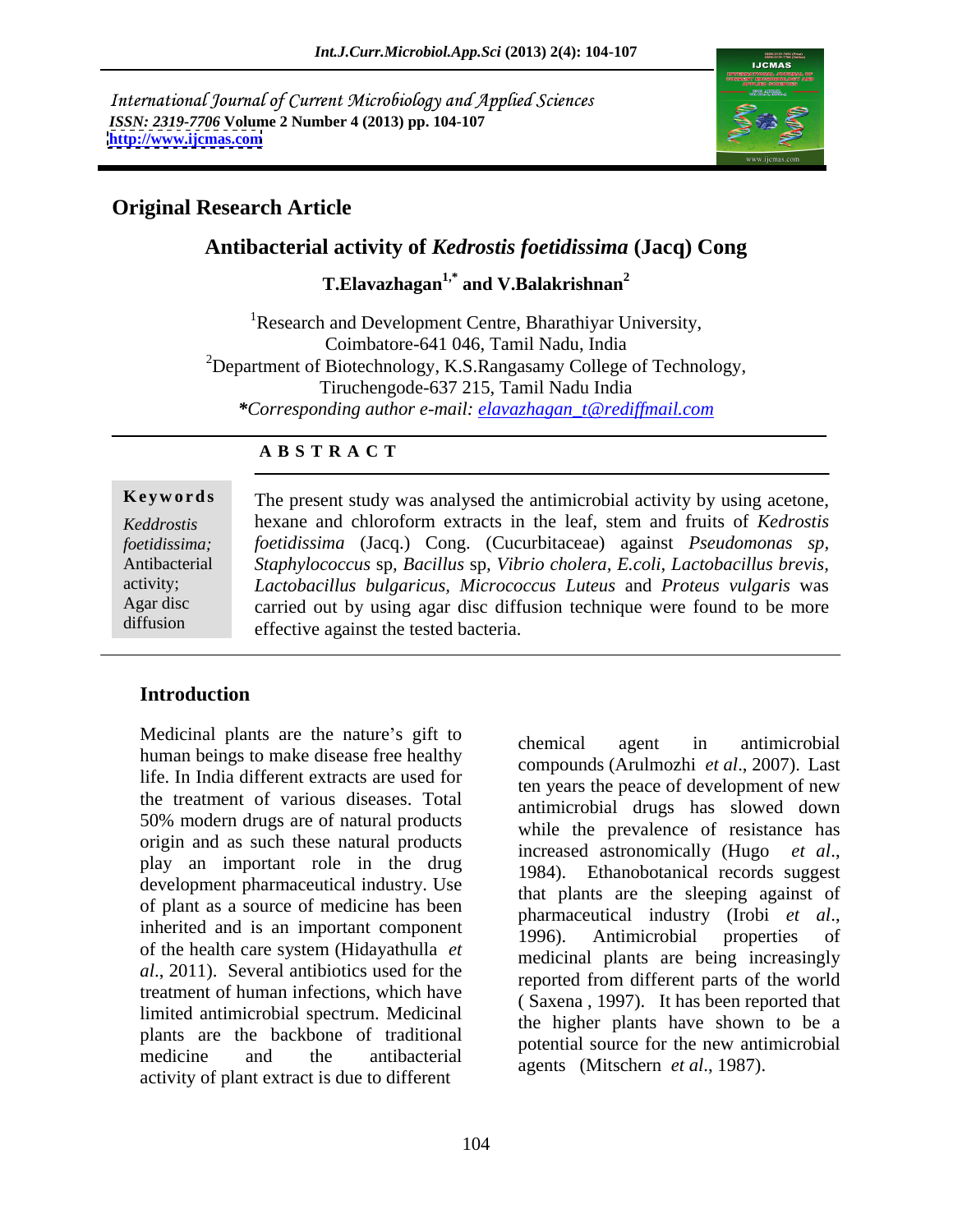The antimicrobial compounds from plants **Acetone Extraction** may inhibit bacterial growth by different mechanisms than those presently used. The Acetone extract of sample was Alkaloids are formed as metabolic by prepared by squeezing the sand-free products and have been reported to be specimens in triple distilled water. The responsible for the antibacterial activity resultant solution was filtered and dialyzed (Mantle *et al*., 2000). Flavonoids are by using sigma dialysis membrane-500 phenoloic structures containing one (Av Flat widsth-24.26mm, A.V. 1.6ml/cm) carboxyl group. Flavonoid complexes attach with extra cellular soluble protein water. The supernatant so obtained was and with bacterial cell wall. Thus they lyophilized (Labcono Freeze Dry system) exhibit antibacterial activity and stored at 4<sup>o</sup>C in a refrigerator for (Balasubramaniyan, 2012). Therefore may have a significant clinical value in treatment of resistant microbial strains **Hexane Extraction** (Eloff, 1988). Therefore, in the present study Kedrostis *foetidissima* (Jacq) Cong. The Hexane extract of sample was (Cucurbitaceae) were screened for their prepared by squeezing the sand-free antibacterial potential against selected

The leaves, stems and fruits of *Kedrostis*  water. The supernatant so obtained was *foetidissima* were collected at Villupuram near forest area, Villupuram district, Tamil Nadu, India. The leaves, stems and fruits were shad dried, specimen preserved in 10% neutralized formalin for further **Test Microorganisms** identification. The plant was identified<br>with the help of taxonomists. Rapinat with the help of taxonomists. Rapinat Nine clinical strains used for the present Herbarium, Centre for Molecular study *Pseudomonas* sp*., Staphylococcus* Systematics, St.Josephs College, sp*., Bacillus* sp.*, Vibrio cholera, E.coli,* Trichirrappalli, Tamilnadu, India.

The sample was shade dried pulverized, then 10g sample was put into 200ml of chloroform, covered and kept standing for 5 hours. The solvent was then removed after squeezing the sample and filtered through Whatman filter paper No.1. The solvent was evaporated at low pressure by using a Buchi Rota vapor use as crude chloroform extracts. nurient agar medium was selected with 24

### **Acetone Extraction**

against D-glucose to remove the excess further uses as crude Acetone extract.

## **Hexane Extraction**

strains. resultant solution was filtered and dialyzed **Materials and Methods** (Av Flat widsth-24.26mm, A.V. 1.6ml/cm) The Hexane extract of sample was prepared by squeezing the sand-free specimens in triple distilled water. The by using sigma dialysis membrane-500 against D-glucose to remove the excess lyophilized (Labcono Freeze Dry system) and stored at 4°C in a refrigerator for further uses as crude Acetone extract.

### **Test Microorganisms**

**Chloroform extraction:** *Proteus vulgaris*. The stock cultures were *Lactobacillus brevis, Lactobacillus bulgaricus, Micrococcus luteus* and stored in Nutrient agar medium at 37° C.

### **Antibacterial Activities**

Antibacterial activity of different extracts in *Kedrostis foetidissima* was studied using agar disc diffusion method (Parekh *et al*., 2006). Petridish containing 10 ml of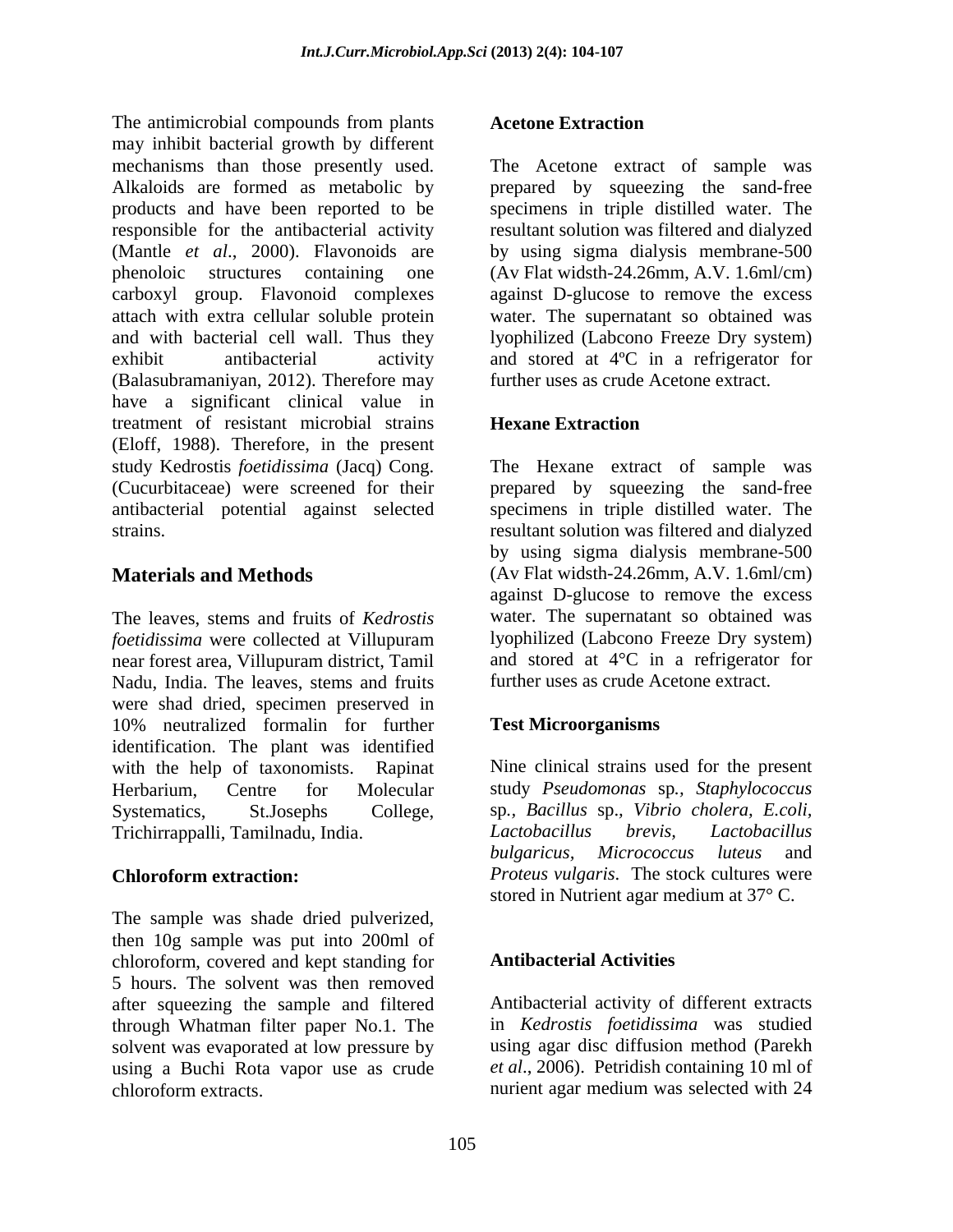hrs culture of a selected bacterial strain. It is known that different solvents extract Sterile whatman No:1 filter paper discs different compounds, have some active (5mm) containing 50 µg/disc of leaf extract, stems and fruits extracts were compounds, while some by less polar and placed on the surface of the medium. Petri yet some by non-polar compounds dishes were incubated for 24 hrs at 37°C (Saxena *et al*., 1999). Antimicrobial for bacterial strains (Bauer *et al.*, 1996). activity of essential oil of *Lankana*<br>The assessment of antibacterial activity *aculeate* was carried out in this study. was based on the measurement of zone of inhibition observed around the discs. The fact that the chloroform fraction lacks Triplicates were maintained for each some phytochemical components. It may extract. This investigation was confirmed be that there is a form of synergism in the by agar diffusion technique (Radhika *et*  activities of the compounds hence the *al*., 2008). absence of some reduced the activity of

fruits of *Kedrostis foetidissima* showed significant antibacterial activity against all and are locally available, they may<br>the bacteria tested and tabulated in (Table-<br>become alternative sources of the bacteria tested and tabulated in (Table found in leaf against *Pseudomonas*  zone of *Vibrio cholera* (3mm).

components can only be extracted by polar activity of essential oil of *Lankana aculeate* was carried out in this study*.*

**Results and Discussion**  *al*., 1988; Erah *et al*., 1996). The fact that the chloroform fraction lacks the chloroform fraction (Finnermore *et* 

The chloroform extract of leaf, stems and Since the plants used in this study have 1). The maximum zone of inhibition was *aeruginosa* (10mm) and the minimum proved to possess antimicrobial properties and are locally available, they may become alternative sources of antimicrobial drugs that will complement existing antibiotics and or provide novel or lead compounds that may be employed in controlling some infections.

|  | <b>S.No Organisms</b>                    | Leaf            |                    |                           |                                         | <b>Stem</b> |                                                                                       | Fruit                 |  |           |  |
|--|------------------------------------------|-----------------|--------------------|---------------------------|-----------------------------------------|-------------|---------------------------------------------------------------------------------------|-----------------------|--|-----------|--|
|  |                                          |                 |                    |                           |                                         |             |                                                                                       |                       |  |           |  |
|  | <i>Pseudomonas</i> sp                    | 6mm             |                    | 10mm                      |                                         |             | $\vert$ 4mm $\vert$ 6mm $\vert$ 7mm $\vert$ 6mm $\vert$ 5mm $\vert$ 8mm               |                       |  |           |  |
|  | Staphylococcus sp                        | 5mm             |                    | 5mm                       |                                         | $\mid$ 4mm  | $\frac{3}{\text{mm}}$ 3mm $\frac{5}{\text{mm}}$ 6mm $\frac{7}{\text{mm}}$             |                       |  |           |  |
|  | <b>Bacillus</b> sp                       | 4 <sub>mm</sub> |                    |                           |                                         |             | $7 \text{mm}$                                                                         |                       |  | $8mm$ 5mm |  |
|  | Vibrio cholera                           | 8mm             | 5mm                |                           |                                         |             | $\frac{1}{2}$ 7mm   3mm   8mm   3mm   7mm <sub> </sub>                                |                       |  | 6mm       |  |
|  | E.col <sub>l</sub>                       |                 |                    | 4mm                       | $\mid$ 5mm $\mid$ 6mm $\mid$ 8mm $\mid$ |             |                                                                                       | $6mm$ 5mm 6mm         |  |           |  |
|  | Lactobacillus brevis                     | 5mm             | $\blacksquare$ 8mm | $5 \text{mm}$   4mm   5mm |                                         |             |                                                                                       | $8mm$   $8mm$   $5mm$ |  |           |  |
|  | $\vert$ Lactobacillus bulgaricus $\vert$ | 8mm             |                    |                           |                                         |             | $\lceil 6mm \rceil$ 6mm $\lceil 4mm \rceil$ 7mm $\lceil 6mm \rceil$ 7mm               |                       |  |           |  |
|  | Micrococcus luteus                       | 5mm             | 4mm                | 6mm                       |                                         |             | $7 \text{mm}$   4mm   7mm   5mm   4mm                                                 |                       |  |           |  |
|  | $\mid$ Proteus vulgaris                  |                 | /mm                | 8mm                       |                                         |             | $\frac{1}{2}$ 4mm $\frac{1}{2}$ 5mm $\frac{1}{2}$ 7mm $\frac{1}{2}$ 6mm $\frac{1}{2}$ |                       |  | 6mm       |  |

**Table.1** Antibacterial activity on *Kedrostis foetidissima* Leaf, Stem and Fruits of different extracts

H- Hexane, A- Acetone, C- Choloroform Extract